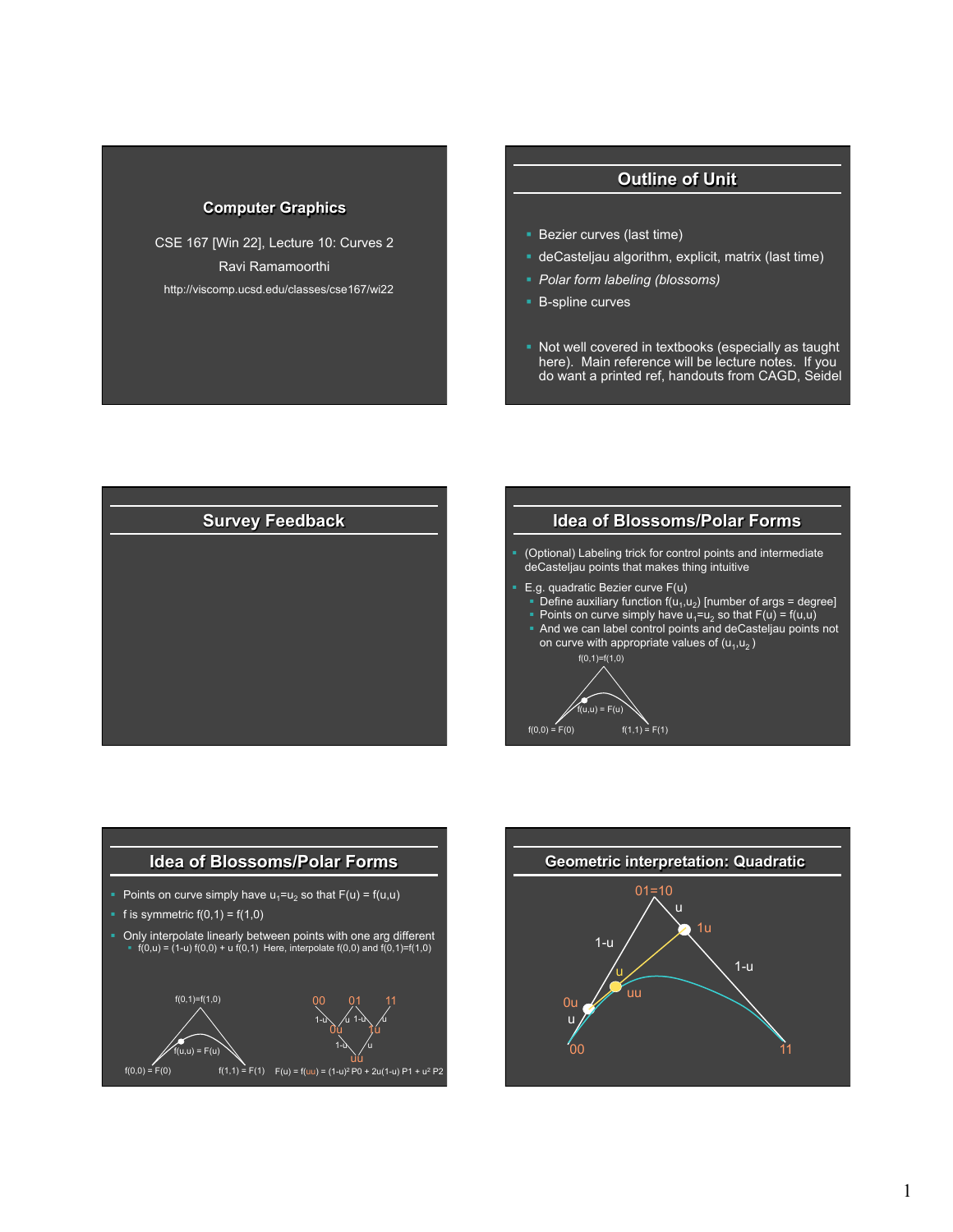



# **Why Polar Forms?**

- Simple mnemonic: which points to interpolate and how in deCasteljau algorithm
- § *Easy to see how to subdivide Bezier curve (next) which is useful for drawing recursively*
- Generalizes to arbitrary spline curves (just label control points correctly instead of 00 01 11 for Bezier)
- Easy for many analyses (beyond scope of course)





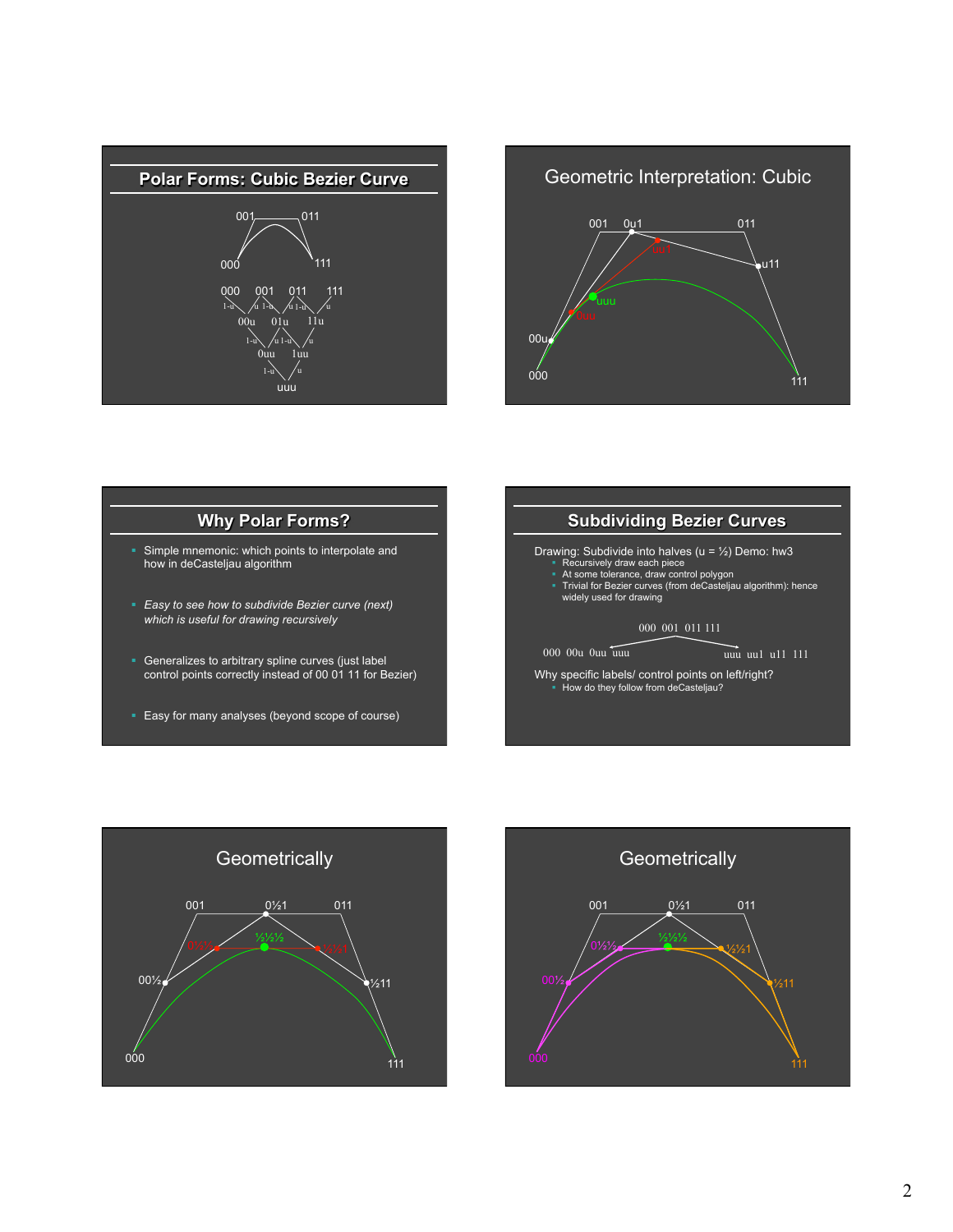

# **Summary for HW 3 (with demo)**

- **Bezier2** (Bezier discussed last time)
- § Given arbitrary degree Bezier curve, recursively subdivide for some levels, then draw control polygon
- § Generate deCasteljau diagram; recursively call a routine with left edge and right edge of this diagram
- § You are given some code structure; you essentially just need to compute appropriate control points for left, right

#### **DeCasteljau: Recursive Subdivision**

Input: Control points  $C_i$  with  $0 \leq i \leq n$  where *n* is the degree. Output:  $L_i$ ,  $R_i$  for left and right control points in recursion.

- 1 for (level = n; level  $\geq 0$ ; level -) {
- 2 if  $(level == n) \{ / / \text{Initial control points} \}$ <br>3  $\forall i : 0 \le i \le n : p_i^{level} = C_i \text{ ; continue ; } \}$
- 
- for  $(i = 0; i \le level; i++)$ <br>  $p_i^{level} = \frac{1}{2} * (p_i^{level+1} + p_{i+1}^{level+1})$ ;  $\overline{4}$
- $6 \}$
- 7  $\forall i: 0 \leq i \leq n: L_i = p_0^i$ ;  $R_i = p_i^i$ ;
- DeCasteljau (from last lecture) for midpoint
- Followed by recursive calls using left, right parts

# **Outline of Unit**

- **Bezier curves (last time)**
- § deCasteljau algorithm, explicit, matrix (last time)
- § Polar form labeling (blossoms)
- § *B-spline curves*
- § Not well covered in textbooks (especially as taught here). Main reference will be lecture notes. If you do want a printed ref, handouts from CAGD, Seidel

### **Bezier: Disadvantages**

- Single piece, no local control (move a control point, whole curve changes) [Demo of HW 3]
- Complex shapes: can be very high degree, difficult
- In practice, combine many Bezier curve segments § But only position continuous at join since Bezier curves interpolate end-points (which match at segment boundaries)
	- Unpleasant derivative (slope) discontinuities at end-points
	- § Can you see why this is an issue?

# **B-Splines**

- § Cubic B-splines have C2 continuity, local control
- § 4 segments / control point, 4 control points/ segment
- Knots where two segments join: Knotvector
- § Knotvector uniform/non-uniform (we only consider uniform cubic B-splines, not general NURBS)

deBoor points

Knot: C<sup>2</sup> continuity Demo of HW 3